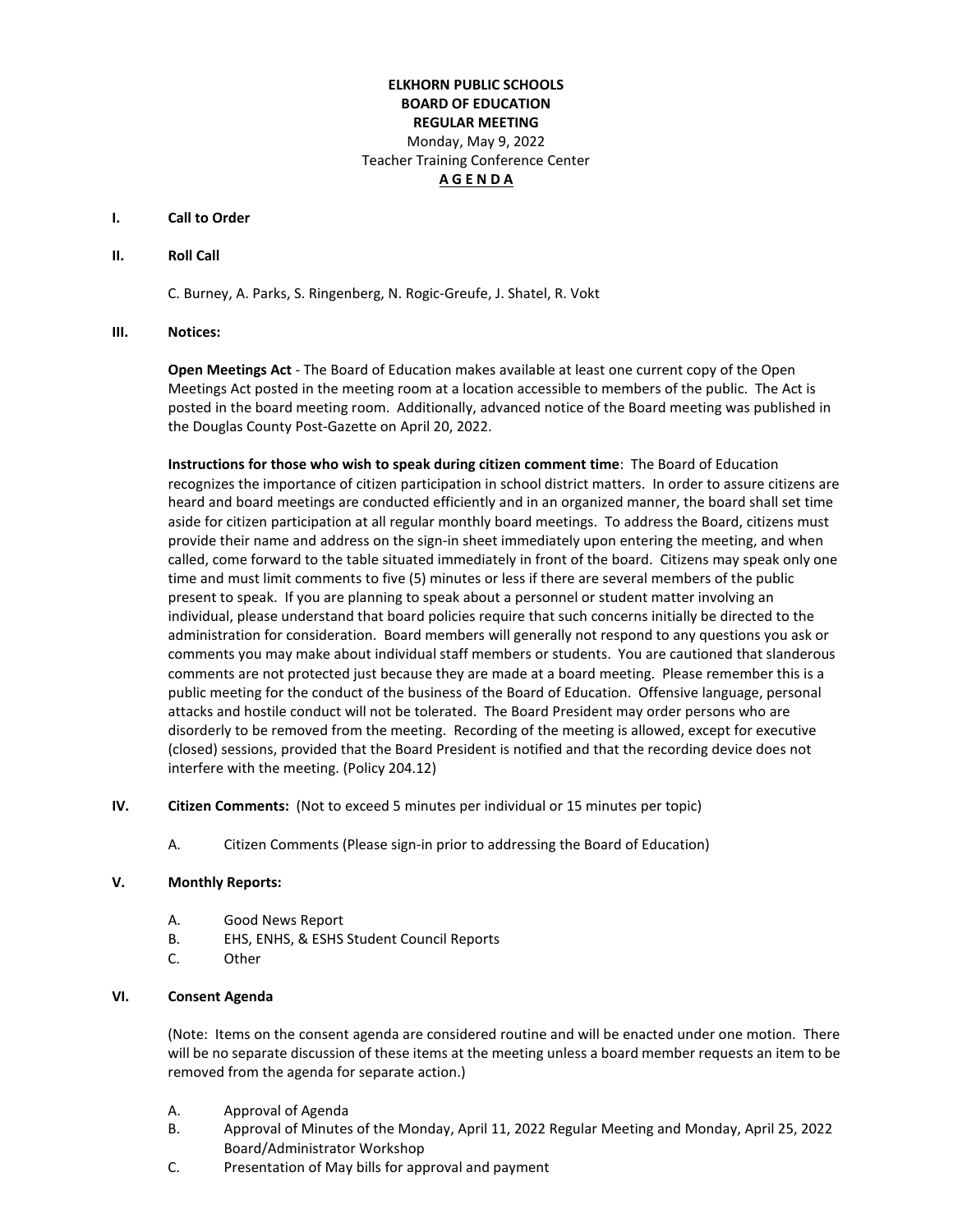## **Board Meeting Agenda**, **May 9, 2022, Pg. 2**

| VII. | Items Removed from the Consent Agenda for Separate Action |
|------|-----------------------------------------------------------|
|      | Α.                                                        |
|      | B                                                         |
|      |                                                           |

## **VIII. Business Items (Action Requested)**

- A. Personnel Report and Recommendations D. Pechous
- B. Policy Committee Recommendations C. Burney and R. Lindquist
- C. American Civics and Curriculum Committee Recommendations A. Parks and C. Gray
- D. Negotiations Committee Recommendations R. Vokt and D. Pechous

# **XI. Reports/Discussion Items:**

A. Graduation Report – M. Kalvoda, D. Radicia, M. Schroeder